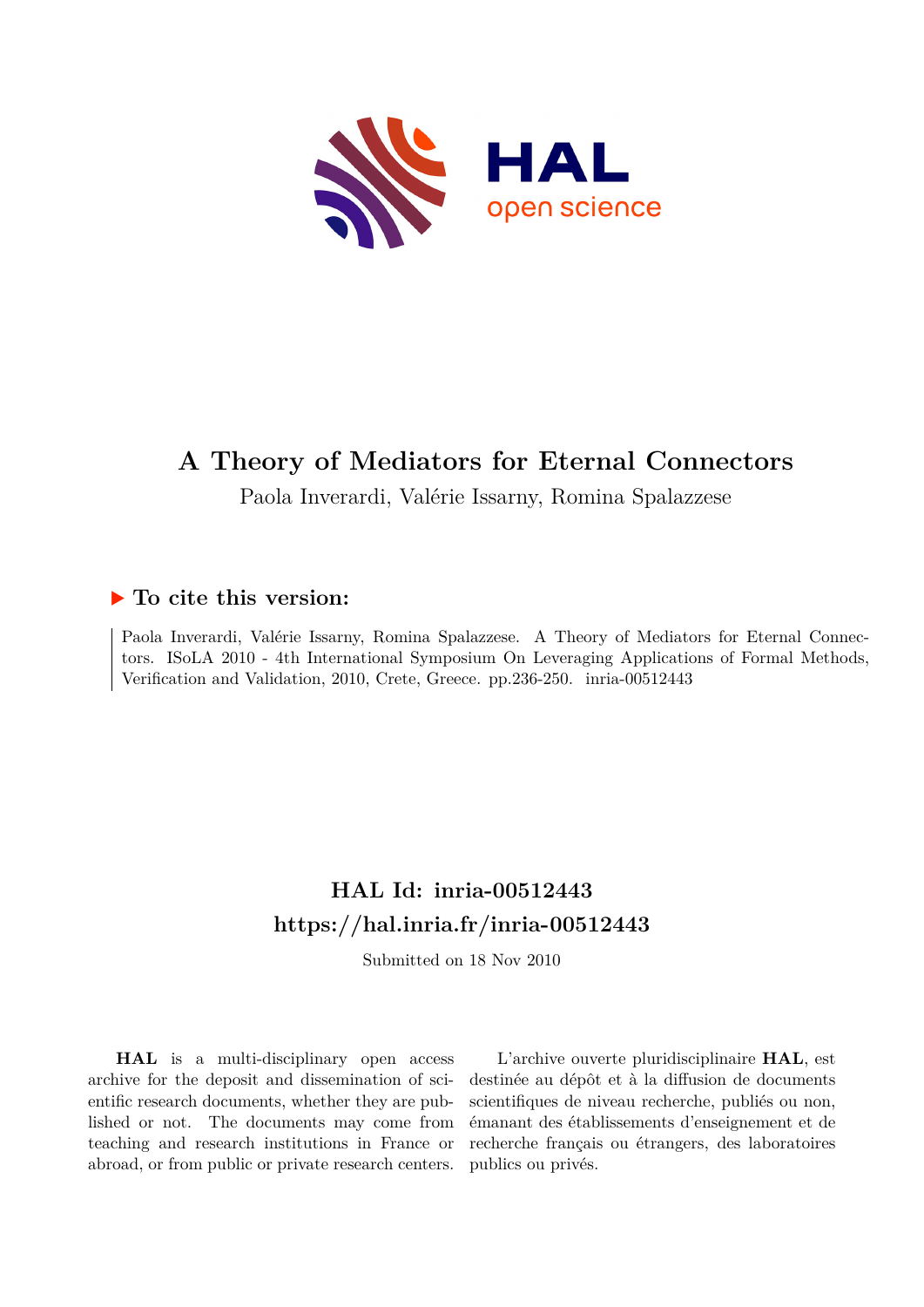# **A Theory of Mediators for Eternal Connectors***-*

Paola Inverardi<sup>1</sup>, Valérie Issarny<sup>2</sup>, and Romina Spalazzese<sup>1</sup>

<sup>1</sup> University of L'Aquila, Italy <sup>2</sup> INRIA, CRI Paris-Rocquencourt, France http://connect-forever.eu/

Abstract. On the fly synthesis of mediators is a revolutionary approach to the seamless networking of today's and future digital systems that increasingly need be connected. The resulting emergent mediators (or CONNECTORS) adapt the interaction protocols run by the connected systems to let them communicate. However, although the mediator concept has been studied and used quite extensively to cope with many heterogeneity dimensions, a remaining key challenge is to support on-the-fly synthesis of mediators. Towards this end, this paper introduces a theory of mediators for the ubiquitous networking environment. The proposed formal model: (i) precisely characterizes the problem of interoperability between networked systems, and (ii) paves the way for automated reasoning about protocol matching (interoperability) and related mediator synthesis.

## **1 Introduction**

Today's ubiquitous networked environments embed networked devices from a multitude of application domains, e.g., home automation, consumer electronics, mobile and personal computing domains to name a few. Middleware then positions itself as a core architectural paradigm to enable the heterogeneous networked systems to actually interact together. Middleware provides upper layer interoperability, bridging the gap between application programs and the lowerlevel hardware and software infrastructure in order to coordinate how application components are connected and how they interoperate, especially in the networked environment. However, ubiquitous networking has introduced new challenges for middleware. Devices need to dynamically detect services available in the ubiquitous networked environment and adapt their own communication protocols to interoperate with them, since networked applications are implemented on top of diverse middleware. As discussed in companion paper [5], a number of systems have been introduced to provide middleware protocols interoperability. However, these address only interoperability at the middleware-layer. Interoperability between networked software systems further concerns the systems' interfaces and behaviors at the application-layer, which calls for supporting *mediators*.

<sup>\*</sup> The work is partly supported by the CONNECT European Project No 231167.

T. Margaria and B. Steffen (Eds.): ISoLA 2010, Part II, LNCS 6416, pp. 236[–250,](#page-15-0) 2010.

<sup>-</sup>c Springer-Verlag Berlin Heidelberg 2010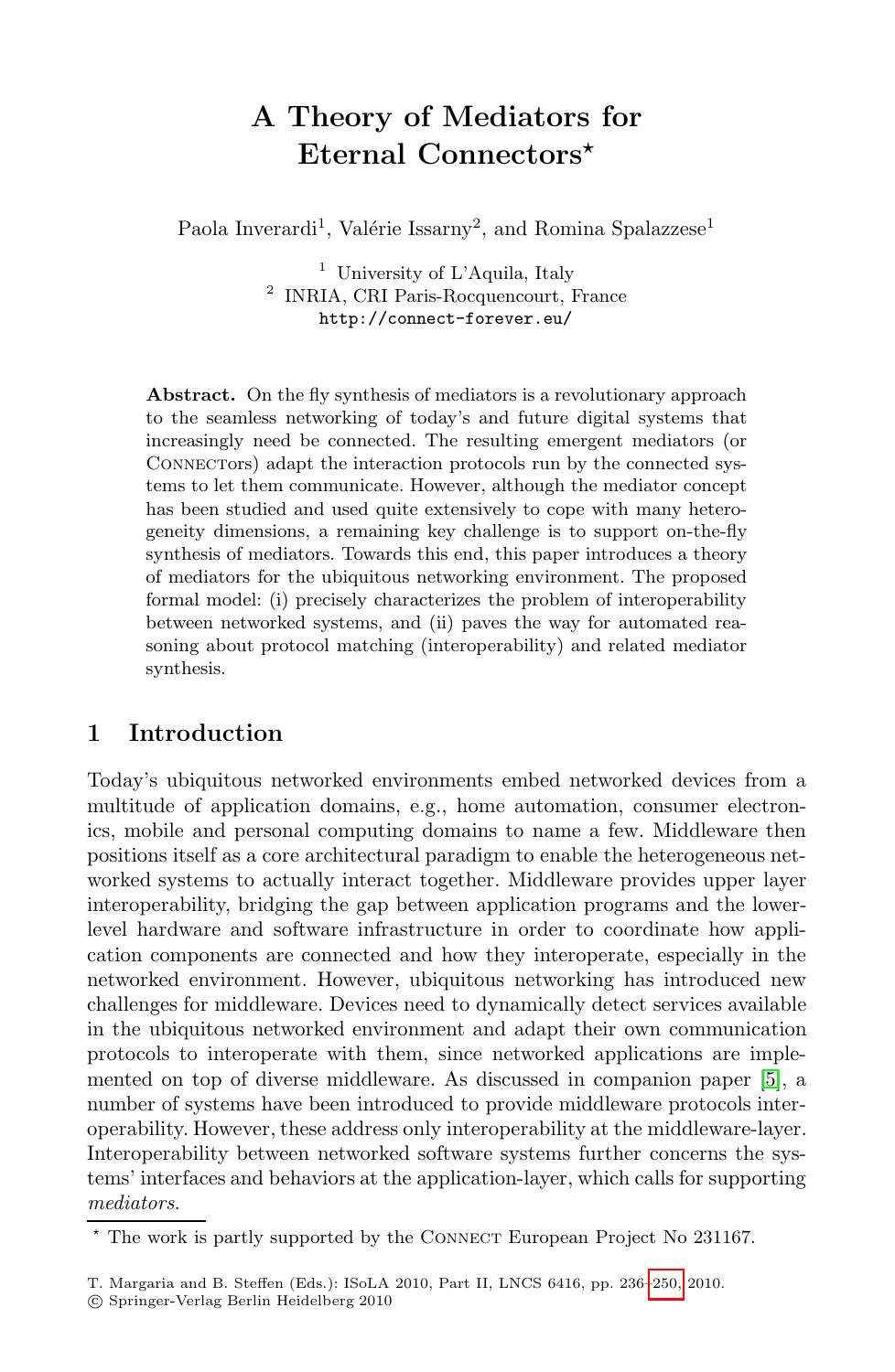The mediator concept was initially introduced to cope with the integration of heterogeneous data sources [23,22], and as design pattern [4]. However, with the significant development of Web technologies and given abilities to communicate openly for networked systems, many heterogeneity dimensions shall now be mediated. Heterogeneity effectively spans [19]: terminology, representation format and transfer protocols, functionality, and application-layer protocols. The first heterogeneity dimension is addressed by data level mediation, while the second relies on a combination of data level and protocol mediations. Functional mediation then depends on the reasoning about logical relationships between the functional descriptions of networked systems, similar to the notion of behavioral subtyping [14]. Protocol mediation is further concerned with behavioral mismatches that may occur during interactions. Other approaches that share the same formal settings as protocol mediation have been proposed quite some time ago to solve mismatches in the field of supervisory control theory of discrete event systems [12] and, more recently, in the field of software architectures to address communication problems by proposing ad hoc wrappers [18]. However, while the concept of mediator has received a great deal of attention over the last two decades, on-the-fly synthesis of mediators, or *emergent mediation* for short, which is central to seamless interactions in the ubiquitous networked environment, remains a key challenge.

Towards enabling emergent mediation, this paper sets the underlying theory from which protocol matching (interoperability) and mediation may be formally reasoned upon. The work is part of the  $COMNECT<sup>1</sup>$  European research project, which investigates the development, from design to prototype implementation, of an overall framework for the seamless networking of heterogeneous networked systems [8,5]. The contribution of this paper is specifically a theory of mediators to precisely characterize:

- (i) The interaction protocols that are functionally matching but behaviorally mismatching. Note that we assume given the specification of protocols, either as part of the advertisement of networked systems using some discovery protocol or based on some learning technique like the one discussed in companion paper [7].
- (ii) The interoperability notion between protocols based on functional matching. Note that in a first step, we restrict ourselves to interoperability between pairs of protocols and we further do not address data-level heterogeneity, which is being extensively addressed elsewhere [16].
- (iii) The behavior of mediators to achieve interoperability under functional matching despite behavioral mismatch.

The paper is organized as follows. We first set the principles of our approach, further describing the terminology we use and giving an illustrative scenario (Section 2). Then, we introduce a formalization for protocols, which paves the way for automated reasoning about protocols functional matching and for the automated synthesis of mediators (Section 3). Finally, we position our contribution

<sup>1</sup> http://connect-forever.eu/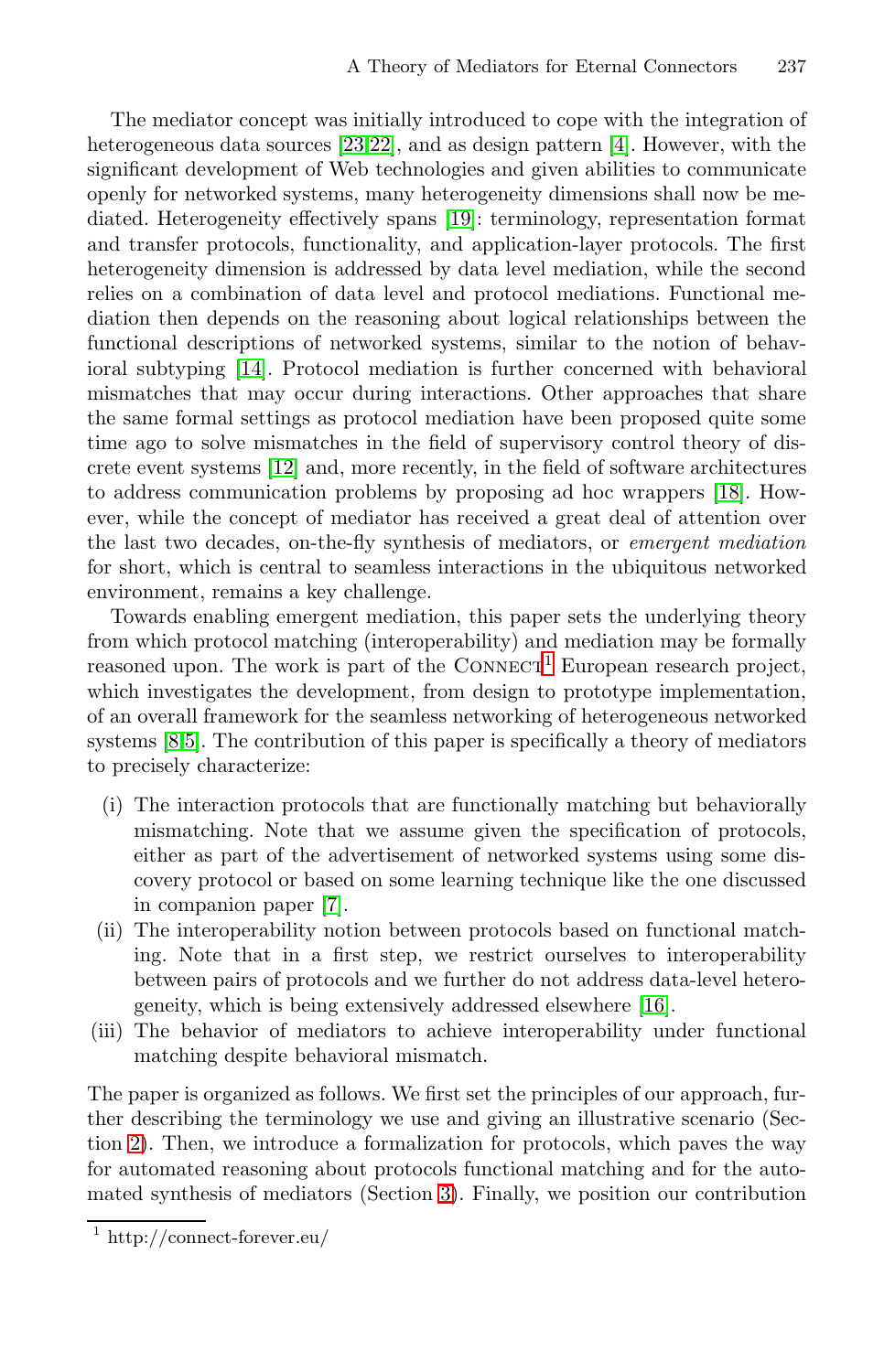with respect to related work (Section 4) and we conclude with perspectives for future work (Section 5).

# **2 Eternal Interoperability through Emergent Mediation**

The focus of this paper is the *protocol interoperability problem* and our goal is to find an *automated solution* to solve it dynamically. In the following, we give the necessary definitions that set the context of the work.

# **2.1 Definitions**

With the term *protocols*, we refer to *application-layer interaction protocols* (or application-layer observable protocols). That is, a protocol is the behavior of a system in terms of the sequence of messages visible at the interface level, which it exchanges with other systems. We further focus on *compatible* or *functionally matching* application-layer interaction protocols. Functional matching means that protocols can *potentially communicate* by performing *complementary sequences of actions*. "Potentially" means that communication may not be achieved because: (i) the languages of the two protocols are different, although semantically equivalent, (ii) the sequence of actions performed by a protocol is different from the sequence of actions of the other one because of interleaved actions related to third parties communications (i.e., other systems, the environment). In the former case, (i), it is necessary to properly perform a translation of the two languages. In the latter case, (ii), it is necessary to provide an abstraction of the two sequences that results in sequences containing only relevant actions to the communication. Communication is then possible if the two abstracted sequences are complementary, i.e., are the same sequences of actions while having opposite send/receive "type" for all actions.

With *interoperability*, we mean the property referring to the ability of heterogeneous application-layer interaction protocols that *functionally match to coordinate* where the coordination is expressed as synchronization, i.e., two systems succeed in coordinating if they are able to synchronize.

As said before, we want to approach the protocol interoperability problem in an automated fashion. The solution we propose here, is to automatically synthesize *mediators* (also referred to as *mediating connectors* or Connectors in our work) that allow the protocols to interoperate by solving their behavioral mismatches. A mediator is then a protocol that is elicited according to the *automated mediation* paradigm.

## **2.2 Towards Emergent Mediators**

The interoperability problem we specifically want to attack concerns automated and on-the-fly mediation between behaviorally mismatching, yet functionally matching application-layer interaction protocols. Starting from two protocols, the first condition we check is if they share some complementary sequence of actions.

Figure 1 depicts the main elements of our methodology: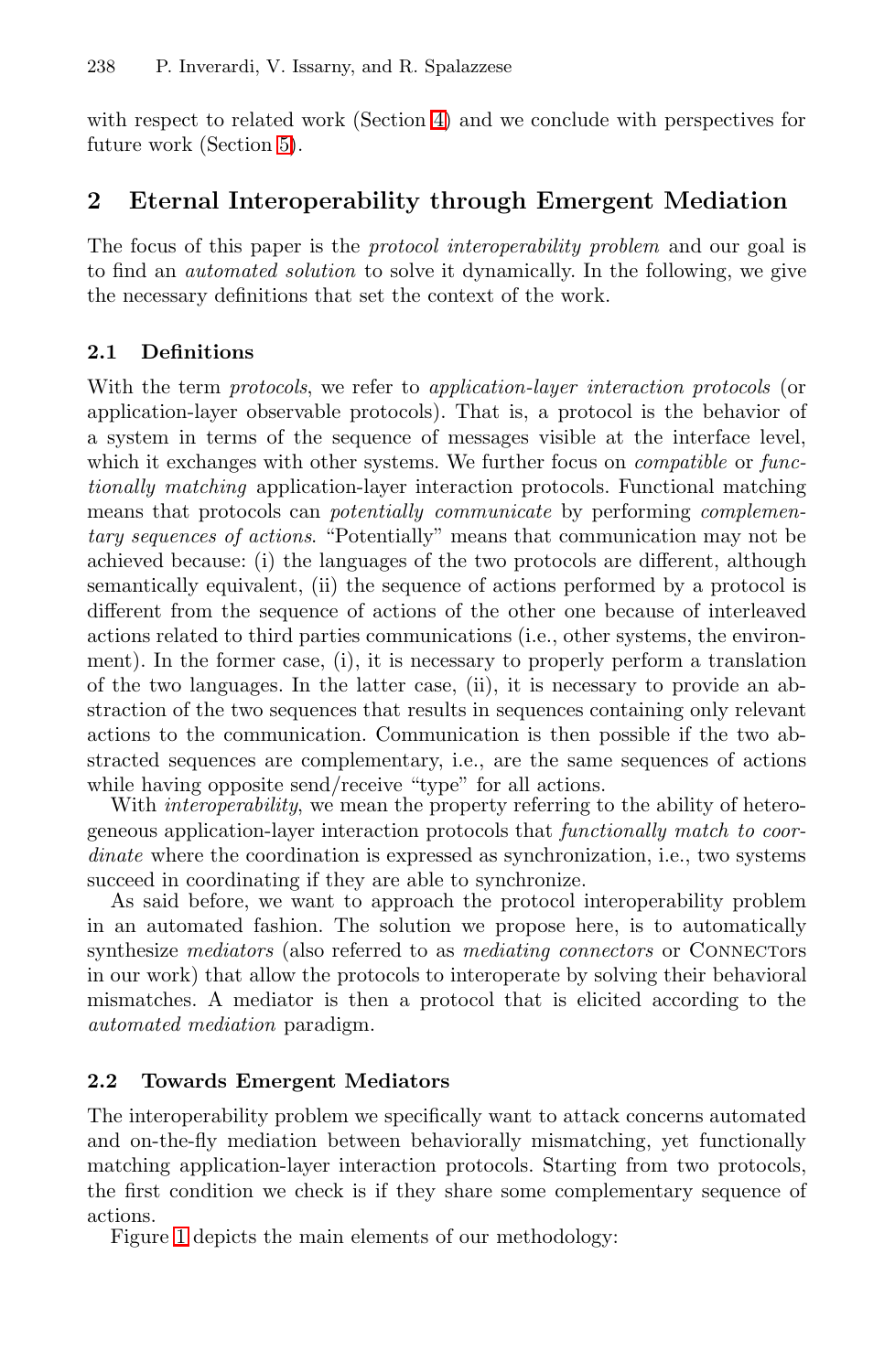

**Fig. 1.** An overview of our approach

- (i) Two application-layer protocols  $P$  and  $Q$  whose representation is given in terms of *Labeled Transition Systems* (*LTS*s) [11], where the *initial* and *final states* on the LTSs define the *sequences of actions* (traces) that characterize the *coordination policies* of the protocols.
- (ii) Two *ontologies*  $O_P$  and  $O_Q$  describing the meaning of P and Q's actions, respectively.
- (iii) Two *ontology mapping functions* defined from  $O_P$  and from  $O_Q$  to a common ontology. The intersection  $O_{PQ}$  on the common ontology identifies the "common language" between  $P$  and  $Q$ . For simplicity, and without loss of generality, we consider protocols  $P$  and  $Q$  that have disjoint languages and that are minimal where we recall that every finite LTS has a unique minimal representative LTS.
- (iv) Then, starting from  $P$  and  $Q$ , and based on the ontology mapping, we build two abstractions  $A_P$  and  $A_Q$  by the relabeling of P and Q respectively, where the actions not belonging to the common language  $O_{PQ}$  are hidden by means of silent actions  $(\tau s)$ ;
- (v) After, we check the compatibility of the protocols by looking if there exist complementary traces in the set of traces  $T_P$  and  $T_Q$  generated by  $A_P$ and  $A_{\mathcal{Q}}$  respectively. If this is the case, then we are able to synthesize a mediator that makes it possible for the protocols to coordinate.
- (vi) Finally, given two protocols  $P$  and  $Q$ , and an environment  $E$ , the mediator M that we synthesize is such that when building the parallel composition  $P||Q||E||M$ , P and Q are able to coordinate by reaching their final states.

#### **2.3 The Popcorn Scenario**

To better illustrate protocol mediation, and to make the theory more concrete, we consider a scenario called Distributed Marketplace or Popcorn scenario that we describe in the following and that is detailed in [1]. Consider an event held within a stadium populated by heterogeneous authorized merchants and consumers. During the event, consumers (respectively merchants) may want to buy (respectively sell) some product by exploiting the applications on their devices. Consider further a consumer application implemented using Lime tuple space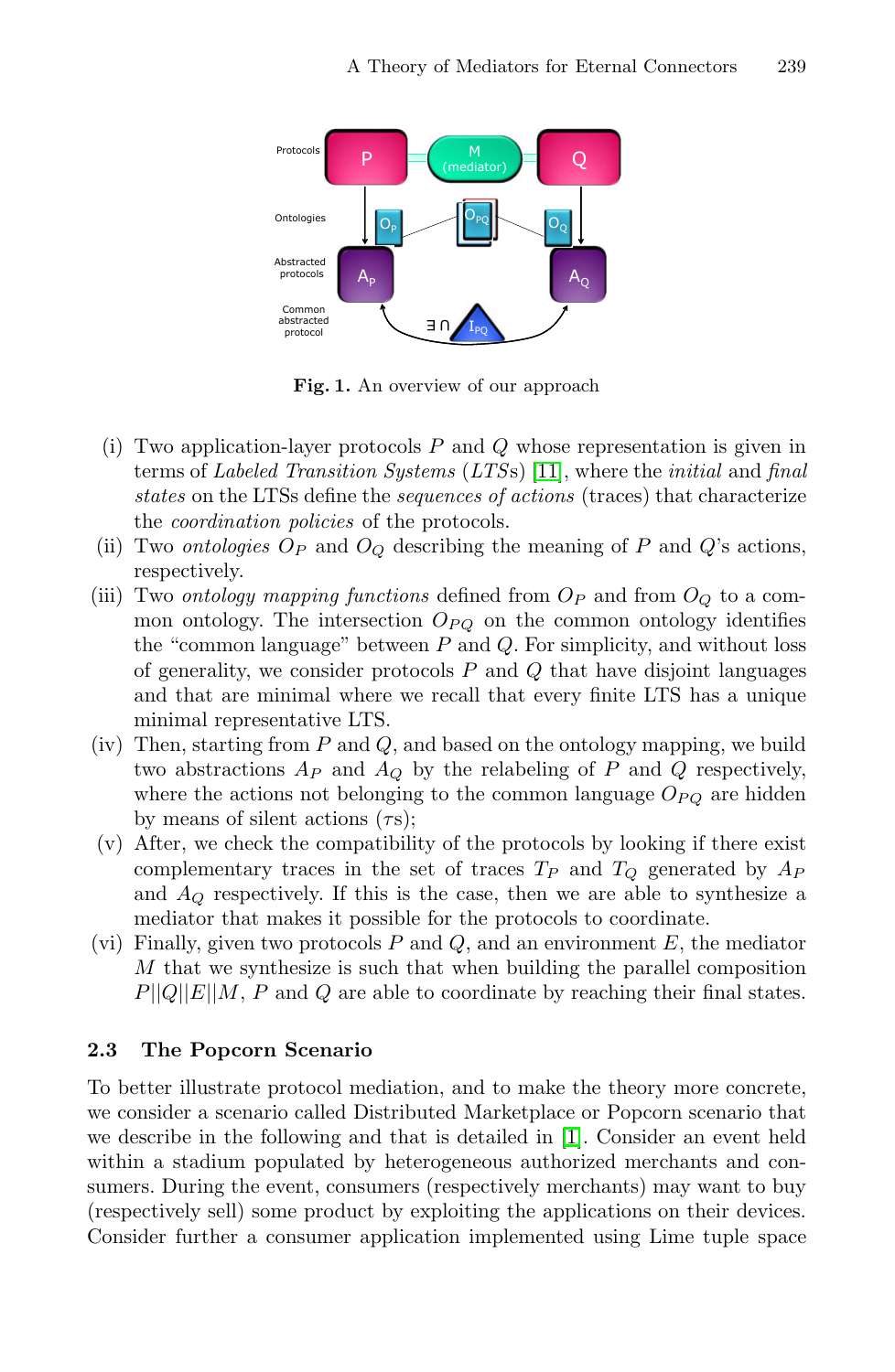

**Fig. 2.** The LTS of the tuple space consumer

and a merchant application implemented using UPnP. Figures 2 and 3 give their respective behavioral representation in terms of LTS.

Informally, the consumer application (Fig. 2) behaves as follows: first, it browses the tuple space to retrieve the list of all merchants. Once it gets it, it looks for details about the merchants that sell a specific product (popcorn in our case) with a certain price (for example, less than a threshold) within some distance (for example, within a given range). Then, the application writes into the tuple space a request of a given quantity of the product to the chosen merchant and waits for a response. If the request can be satisfied, the consumer receives a positive response and waits for a signal of proximity that the merchant application will send when close enough. Otherwise, the consumer receives a negative response (e.g, because the merchant has no sufficient quantity of product to satisfy the request). In both cases, the consumer can either send a new request or restart from the beginning, i.e., from browsing the tuple space.

The behavior of the merchant application (Fig. 3) can be described as follows: it gets authorization from the event organizers, it receives queries from consumers and sends answers to them advertising its information. Then, the application receives more requests of information from the consumers and answers them providing the required information. Further, it receives requests of ordering of products from consumers and answers a consumer either: positively sending a proximity message when it is physically close to the consumer, or negatively in case it is not able to satisfy the request.

Even though these two applications have some complementary behaviors (protocols are *functionally matching*), they are very different and they are not able to interoperate (because of protocol behavioral *mismatches*). Note that the merchant needs first to be authenticated by a third party. In addition, mediating the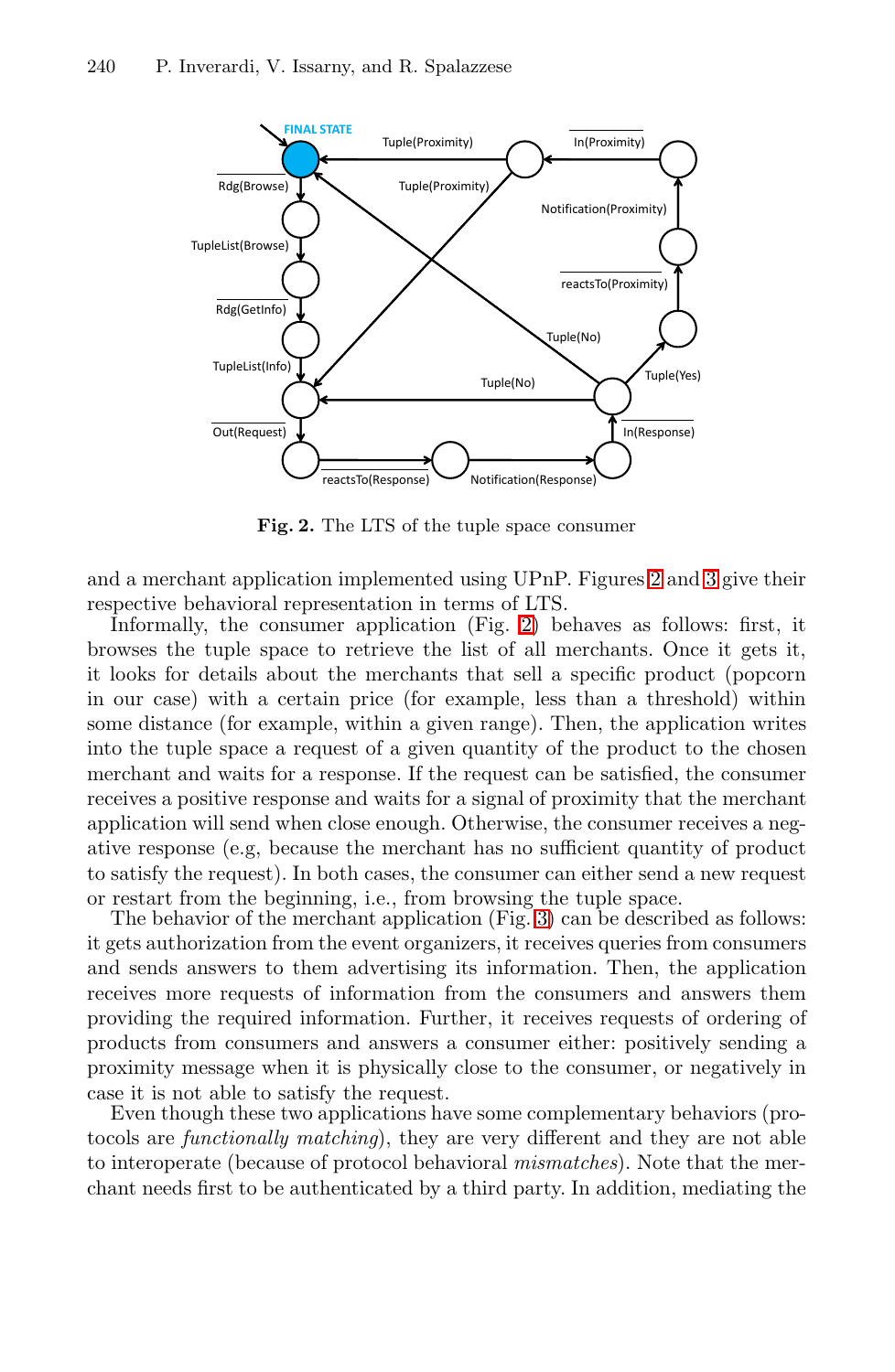

**Fig. 3.** The LTSs of the UPnP merchant

protocols of the consumer and merchant to achieve interoperability, is far from trivial, especially if one wants to achieve this automatically. This is such an automated support that we aim at in our work, where first results of our approach are presented in [17], which presents a high level description of the theory.

# **3 A Formalization of Protocols**

As discussed in Section 2, the "application-layer interaction protocol" is the behavior of a system in terms of the actions it exchanges with its environment, i.e., other application-layer interaction protocols. We further exploit LTS to characterize such behavior.

## **3.1 Protocols as LTS**

LTSs constitute a widely used model for concurrent computation and are often used as a semantic model for formal behavioral languages such as process algebras. Let *Act* be the set of observable actions (input/output actions), we get the following definition for LTS:

## **Definition 1 (***LTS***)**

*A LTS P is a quadruple*  $(S, L, D, s_0)$  *where: -* S *is a finite set of states;*  $I \subseteq Act \bigcup {\tau}$  *is a finite set of labels (that denote observable actions) called the alphabet of P.* τ *is the silent action. Labels with an overbar in* L *denote output actions while the ones without overbar denote input actions. We also use the usual convention that for all*  $l \in L, l = \overline{l}$ . *-* D ⊆ S × L × S *is a transition relation;*

 $- s_0 \in S$  *is the initial state.*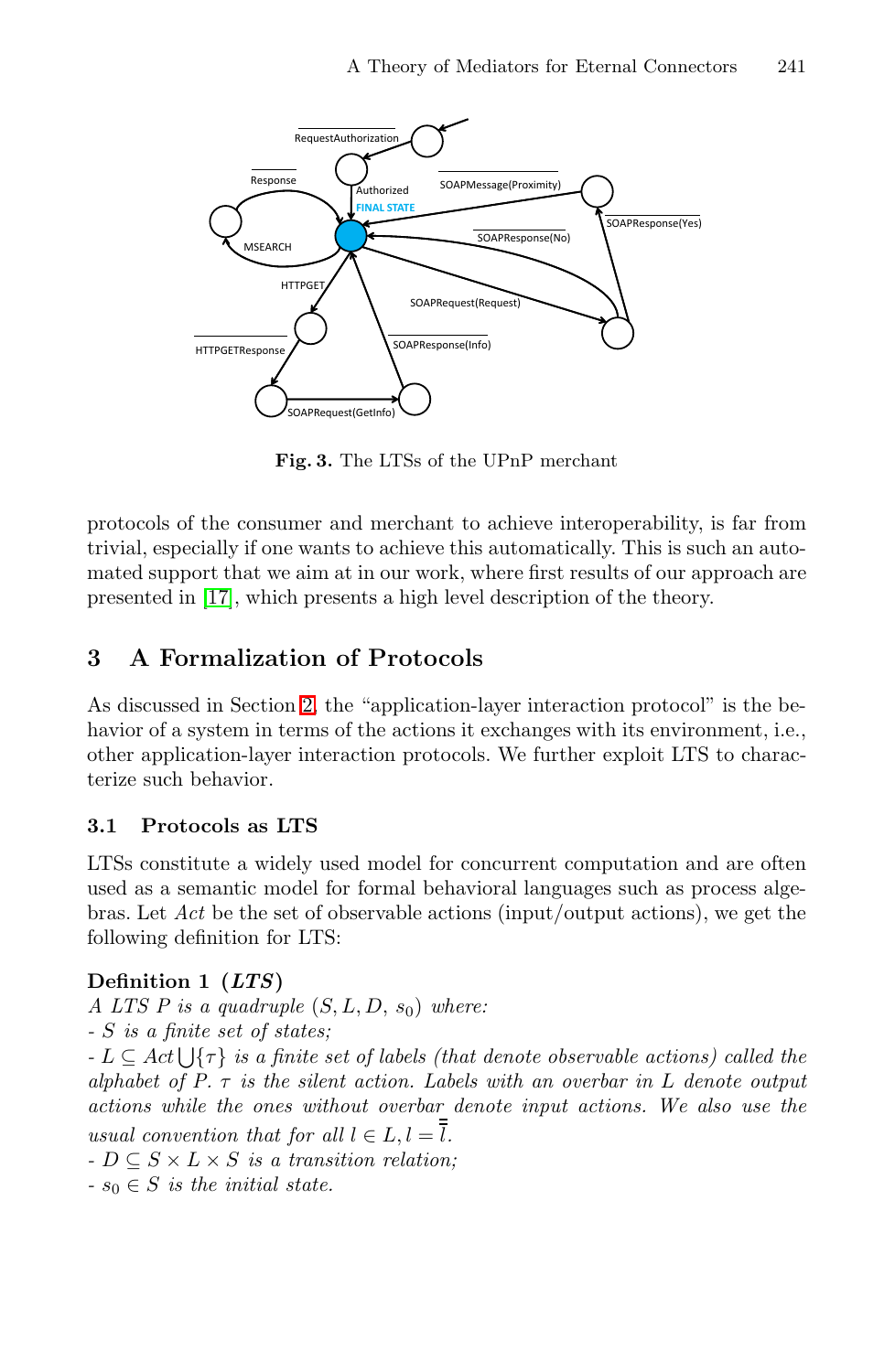We then denote with  ${L \bigcup {\{\tau\}}}^*$  the set containing all words on the alphabet L. We also make use of the usual following notation to denote transitions:

$$
s_i \xrightarrow{l} s_j \Leftrightarrow (s_i, l, s_j) \in D
$$

We consider an extended version of LTS, where the set of the LTS' *final states* is explicit. An *extended LTS* is then a quintuple  $(S, L, D, F, s_0)$  where the quadruple  $(S, L, D, s_0)$  is a LTS and  $F \subseteq S$ . From now on, we use the terms LTS and extended LTS interchangeably, to denote the latter one. The initial state together with the final states, define the boundaries of the protocol's coordination policies. A *coordination policy* is indeed defined as any trace that starts from the initial state and ends into a final state. We get the following formal definition of traces/coordination policy:

#### **Definition 2 (***Trace***)**

*Let*  $P = (S, L, D, F, s_0)$ *. A trace*  $t = l_1, l_2, \ldots, l_n \in L^*$  *is such that:*  $\exists (s_0 \stackrel{l_1}{\longrightarrow} s_1 \stackrel{l_2}{\longrightarrow} s_2 \dots s_m \stackrel{l_n}{\longrightarrow} s_n)$  where  $\{s_1, s_2, \dots, s_m, s_n\} \in S \land s_n \in F$ . *We also use the usual compact notation*  $s_0 \stackrel{t}{\Rightarrow} s_n$  *to denote a trace, where t is the concatenation of actions of the trace.*

We adopt the notion of parallel composition  $\dot{a}$  *la* CSP [6]. We recall that the semantics of the parallel composition is that processes  $P$  and  $Q$  need to synchronize on common actions while can proceed independently when engaged in non common actions.

#### **Definition 3 (***Parallel composition of protocols***)**

*Let*  $P = (S_P, L_P, D_P, F_P, s_{0_P})$  *and*  $Q = (S_Q, L_Q, D_Q, F_Q, s_{0_Q})$ *. The parallel composition between* P *and* Q *is defined as: the LTS*  $P||Q = (S_P \times S_Q, L_P \cup L_Q, D, F_P \cup F_Q, (s_{0_P}, s_{0_Q}))$  where the transition *relation* D *is defined as follows:*

$$
\frac{P \stackrel{m}{\longrightarrow} P'}{P||Q \stackrel{m}{\longrightarrow} P'||Q} \qquad m \notin L_Q
$$

$$
\frac{Q \xrightarrow{m} Q'}{P||Q \xrightarrow{m} P||Q'} \qquad m \notin L_F
$$

$$
\frac{P \xrightarrow{m} P'; Q \xrightarrow{\overline{m}} Q'}{P||Q \xrightarrow{\tau} P'||Q'} \qquad m \in L_P \bigcap L_Q
$$

Note that when we build the parallel composition of protocols  $P$  and  $Q$  with the environment  $E$  and the mediator  $M$ , the composed protocol is restricted to the languages of  $P$  and  $Q$  thus forcing them to synchronize.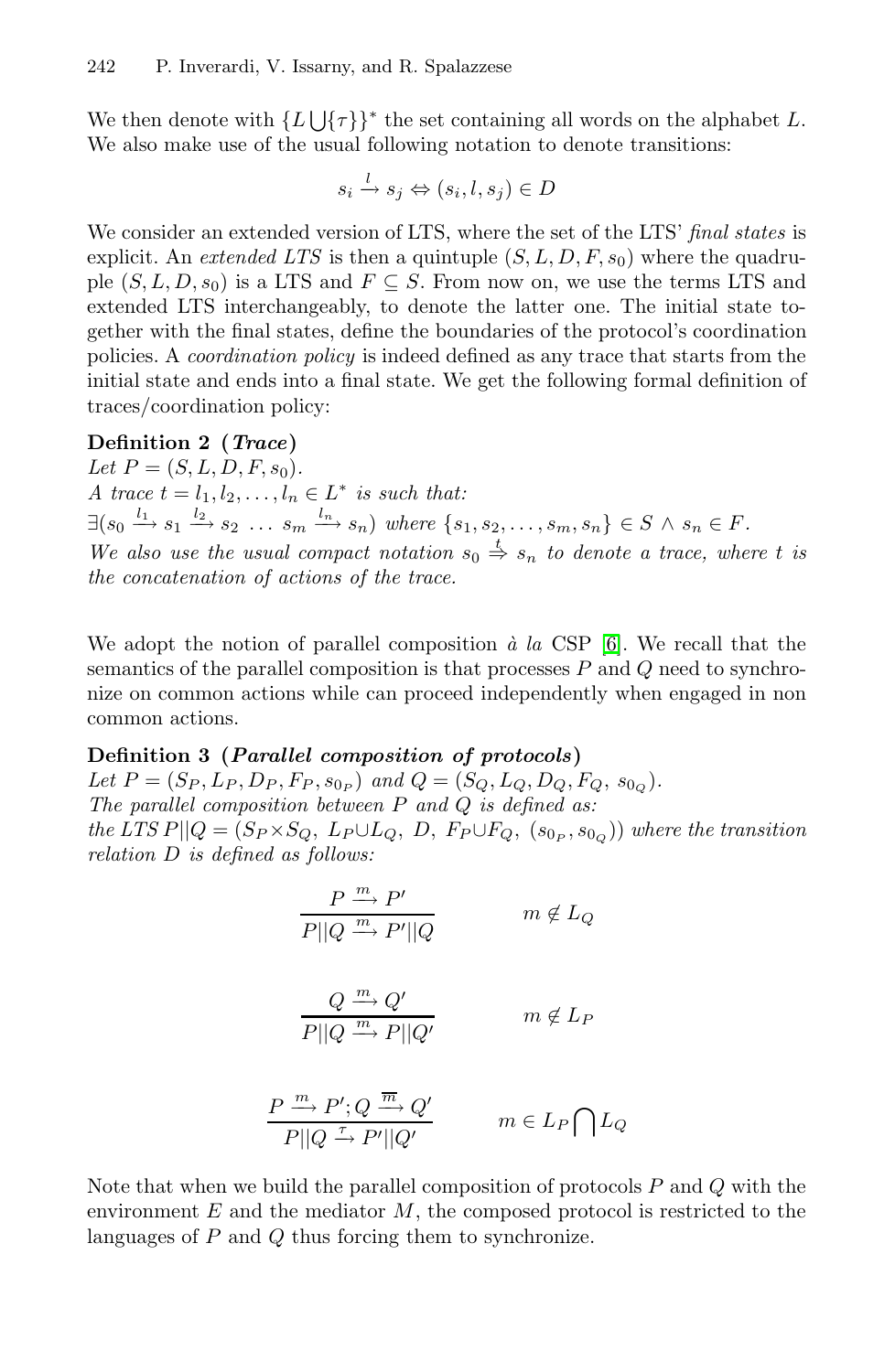#### **3.2 Abstract Protocol**

Given the definition of enriched LTS associated with two interaction protocols run by networked systems, we want to identify whether such two protocols are functionally matching and, if so, to synthesize the mediator that enables them to interoperate, despite language differences, third parties communications, and behavioral mismatches. With *functional matching* we mean that given two systems with respective interaction protocols  $P$  and  $Q$ , ontologies  $O_P$  and  $O_Q$  describing their actions, ontology mapping functions of P and Q, and their common ontology  $O_{PO}$ , there exist at least two complementary traces that allow P and Q to coordinate. That is, sequences of actions of one protocol can synchronize with sequences of actions in the other. This can happen by properly taking into account translation of the languages and communication with third parties. Thus, at a given level of abstraction, we expect to find a common protocol that represents their potential interactions. This leads us to formally analyze such alike protocols to find, if it exists, a suitable mediator that allows the interoperability that otherwise would not be possible.

In order to find the protocols' abstractions, we exploit the information contained in the ontology mapping to suitably relabel the protocols. The relabeling function allows us to substitute (sequences of) actions of the original language into action(s) on the common language thanks to the ontology mapping. After the relabeling operation on the LTSs, we obtain new LTSs labeled only by common actions and  $\tau s$ , that is more abstract than before, e.g., sequences of actions may have been compressed into single actions. In the following, we give the formal definitions concerning the abstract protocol. With respect to the popcorn scenario, Figure 4 summarizes the ontological information of the consumer (first column) and of the merchant (third column). The second column shows the common language mapping where Figures 2 and 3 illustrate the two protocols. Thanks to the ontology mapping, labels of consumer and merchant's protocols (expressed on two different ontologies) are *mapped* onto labels of the common ontology (more abstract). We specialize the usual ontology mapping definition [9,10] by considering pairs of elements made by more than one label. We use the specialized ontology mapping on protocols' ontology where the vocabularies are represented by the languages of the protocols. That is, we consider  $P = (S_P, L_P, D_P, F_P, s_{0_P}),$   $O_P = (L_P^*, A_P)$  the ontology of P, and  $O = (L^*, A)$ another ontology.  $maps: L_P^* \to L^*$  is the ontology mapping function that maps  $P$ 's ontology into the ontology  $O$ .<br>By applying this ontology mapping, we relabel protocols with words of their

common language (ontology) and  $\tau s$  for the thirds parties languages. To identify which is the common language, we first map each protocol's ontology into another one, resulting from ontology mediation, and then by intersection we find their common language.

Figure 5 depicts the abstraction of protocols. We consider two protocols P and Q with respective ontologies  $O_P$  and  $O_Q$  and ontology mapping functions  $maps_P$ and  $maps<sub>O</sub>$ . We first use the mapping functions to map  $O<sub>P</sub>$  and  $O<sub>O</sub>$  into a target ontology where  $C_{OP}$  and  $C_{OO}$  represent the codomain sets of maps<sub>P</sub> and maps<sub>Q</sub> respectively. The subsets of  $D_P$  and  $D_Q$  of  $O_P$  and  $O_Q$ , respectively, represent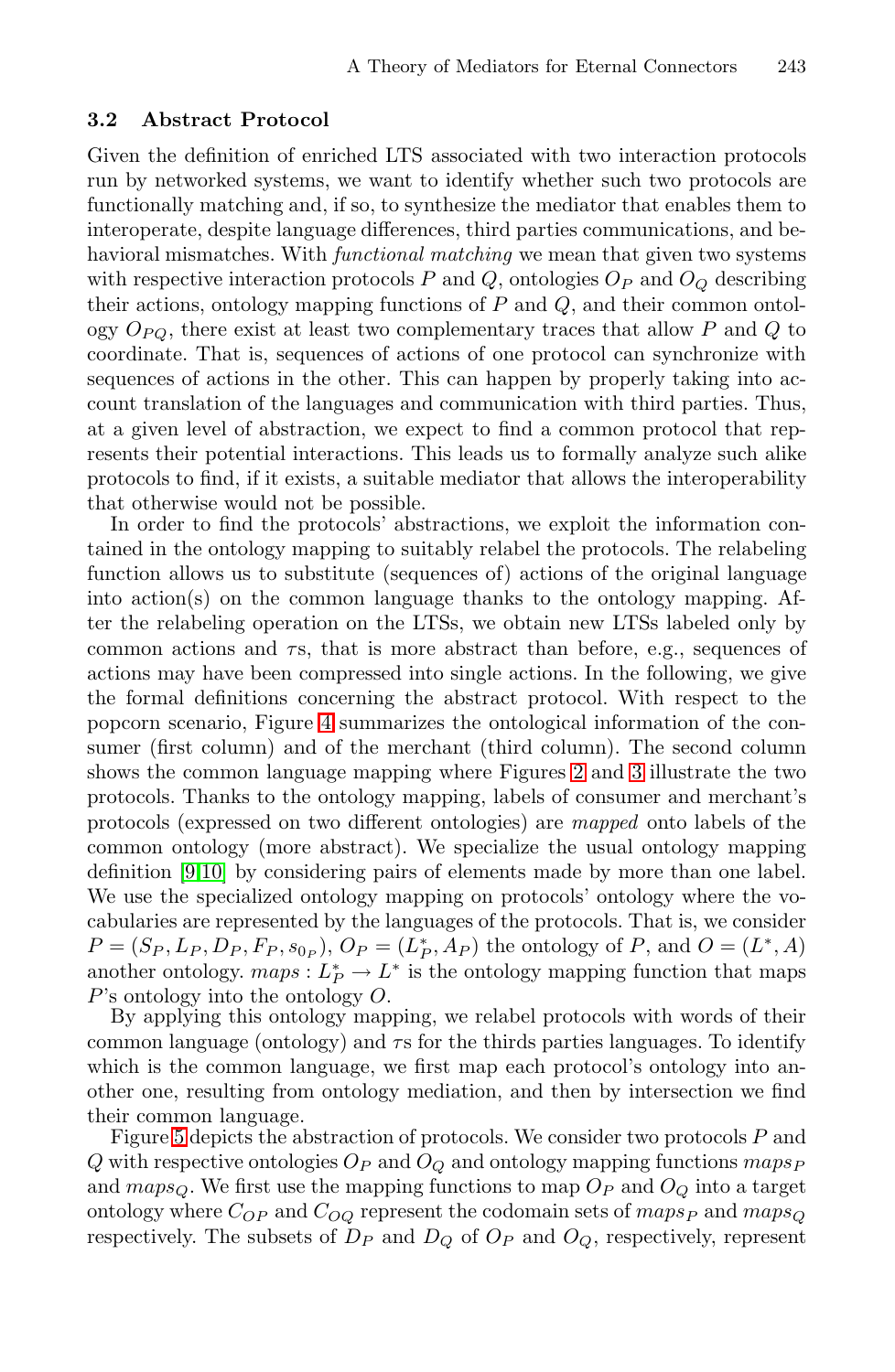

**Fig. 4.** Ontology mapping between tuple space consumer and UPnP Merchant



**Fig. 5.** The abstract protocol building

the portion of the domains of  $maps_P$  and  $maps_Q$  respectively corresponding to  $C_{OP}$  and  $C_{OQ}$ . Note that we consider protocols such that for each element of the codomain corresponds only one element of the domain. The common language between P and Q is defined as the intersection  $O_{PQ}$  of  $C_{OP}$  and  $C_{OQ}$ . The relabeled (abstracted) protocols,  $A_P$  and  $A_Q$  of P and Q respectively, are built as follows: (i) the chunks (states and transitions) of  $P$  and  $Q$  labeled by words of  $D_P$  and  $D_Q$ , respectively are substituted by building a single transition labeled with words of  $O_{PQ}$ ; (ii) all the other transitions labeled with actions belonging to the thirds parties language, are relabeled with  $\tau s$ . Having P, Q,  $O_P$ ,  $O_Q$ ,  $maps_P$ , and  $maps_Q$ , the relabeling function is applied after the computation of  $C_{OP}$ ,  $C_{OQ}$ ,  $D_P$ ,  $D_Q$ , and  $O_{PQ}$ . The relabeling function on P takes as input  $P, D_P, O_{PO}, \{O_P \setminus D_P\}$  and gives as result an abstracted LTS  $A_P$  (it applies similarly for Q). More formally, having  $P$ ,  $Q$ ,  $O_P$ ,  $O_Q$ ,  $maps_P$ ,  $maps_Q$ ,  $C_{OP}$ ,  $C_{OQ}, D_P, D_Q$ , and  $O_{PQ}$  the relabeling function is defined as follows: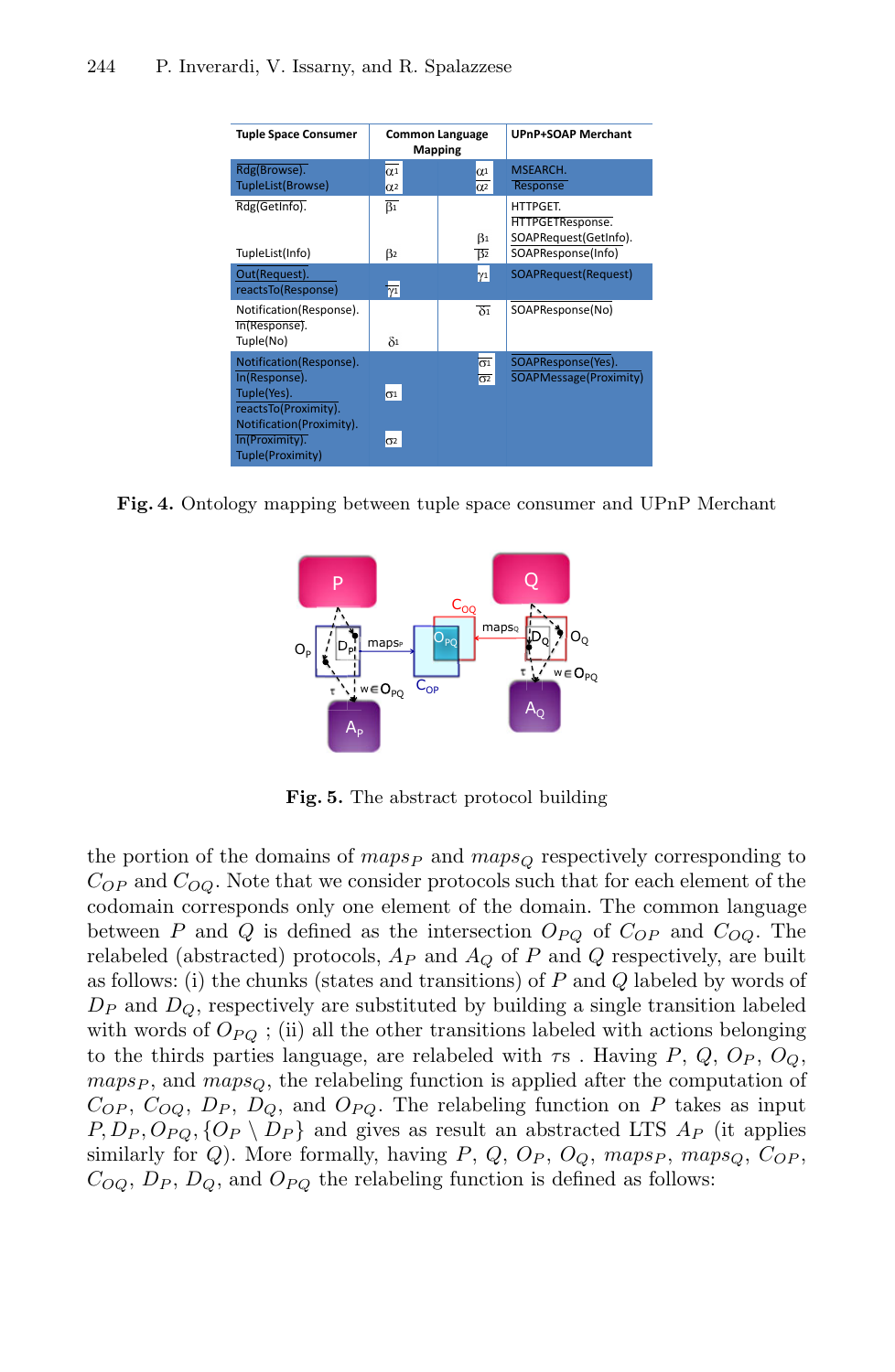

**Fig. 6.** Abstracted LTSs of consumer and merchant protocols

#### **Definition 4 (***Relabeling function***)**

*Through the function relabels* :  $(P, D_P, O_{PQ}) \rightarrow A_P, A_P$  *is built as follow: each chunk of* P *labeled with a trace t belonging to*  $D<sub>P</sub>$  *is substituted by one transition with label*  $w \in O_{PO}$  *and each transition labeled with a word belonging to*  $\{O_P \setminus D_P\}$  *is maintained and relabeled with a*  $\tau$ *.* 

In the popcorn scenario, the only label that is not abstracted in the common language is the authorization that represents a third party coordination. The consumer and merchant's abstracted LTSs are shown in Figure 6. The subsequent step is to check whether the two abstracted protocols share a *complementary coordination policy*, i.e., whether the abstracted protocols may indeed synchronize, which we check over protocol traces as discussed next.

#### **3.3 Towards Automated Matching and Mediator Synthesis**

The formalization described so far is needed to: (1) characterize the protocols and (2) abstract them into protocols on the same alphabet. As illustrated previously, to establish whether two protocols  $P$  and  $Q$  can interoperate we have to check the existence of portions of their respective abstracted protocols  $(A_P \text{ and } A_O)$ that can interoperate. That is,  $A_P$  and  $A_Q$  have to share complementary policies. To establish this, we use the *functional matching relation* between  $A_P$  and  $A_Q$ . This relation succeeds if  $A_P$  and  $A_Q$  have complementary traces. More formally:

#### **Definition 5 (***Functional matching***)**

*Let*  $P = (S_P, L_P, D_P, F_P, s_{0_P})$  *and*  $Q = (S_Q, L_Q, D_Q, F_Q, s_{0_Q})$ *.* Let  $A_P$  and  $A_Q$  be the abstracted protocols of P and Q, respectively. Let  $T_{AP}$  and  $T_{AO}$  be the set of all the traces of  $A_P$  and  $A_O$ , respectively. Let  $\mathcal C$  be a coordination policy denoted by final state  $f_{\mathcal C}$ P and Q have a functional matching under ontology mapping maps<sub>P</sub> and maps<sub>Q</sub> *with respect to policy* C *iff:*  $f_c \in maps_P(F_P)$ ,  $f_c \in maps_Q(F_Q)$ , Let  $T_{C_{AP}} =$  $\{s_{0_P} \stackrel{t}{\Rightarrow} f_C \in T_{AP}\}\$  and  $T_{C_{AQ}} = \{s_{0_Q} \stackrel{t}{\Rightarrow} f_C \in T_{AQ}\}\$ , then  $T_{C_{AP}} =_{s/r} T_{C_{AQ}}$ *where the equality of sets of traces over send-receive (noted* s/r*) denotes equality modulo complementary send-receive actions.*

The *functional matching relation* defines necessary conditions that must hold in order for a set of networked systems to interoperate through a mediator. In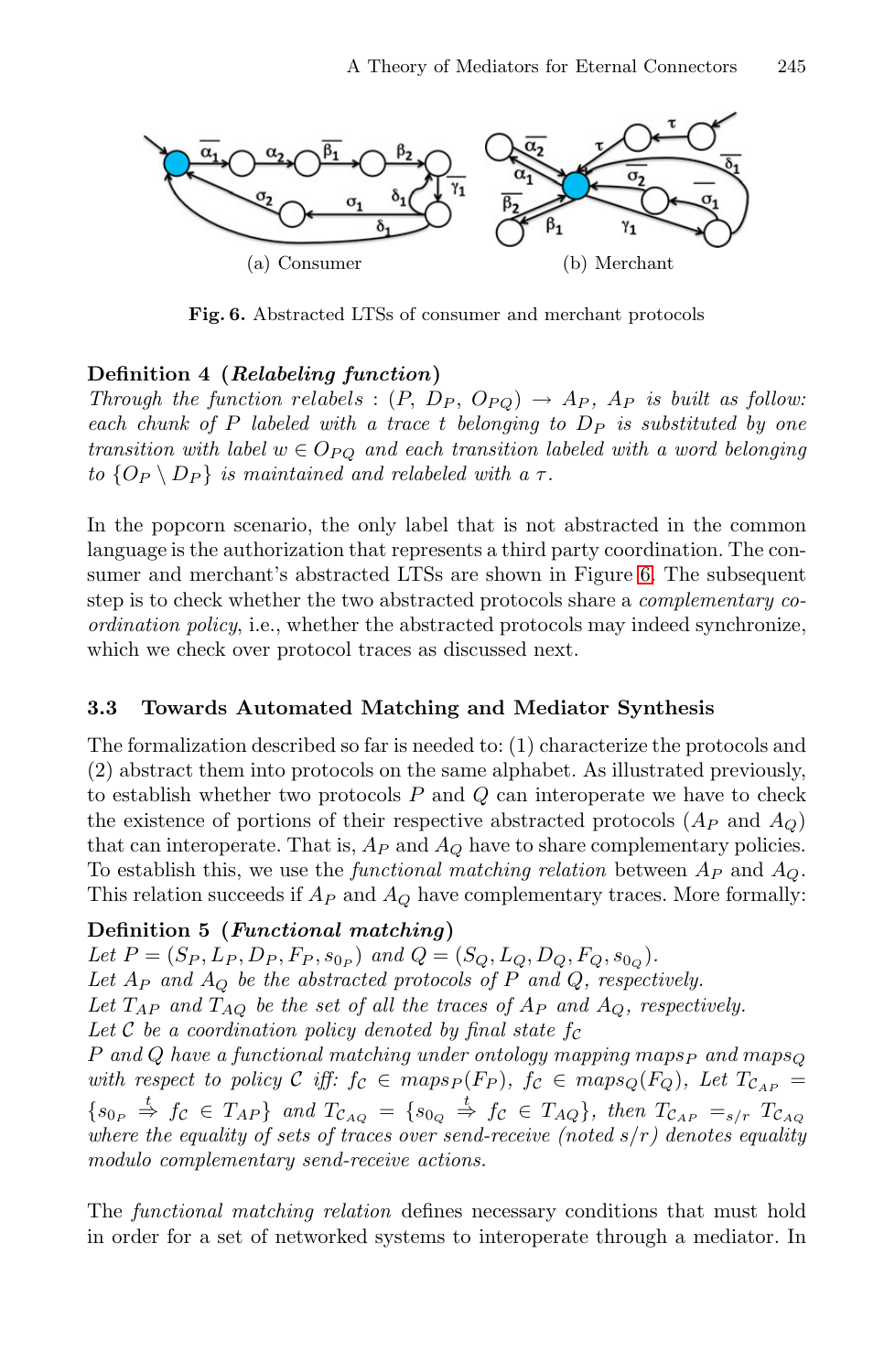

**Fig. 7.** Mediating connector for the popcorn scenario  $(M_T \text{ and } M_C)$ 

our case, till now, the set is made by two networked systems and the matching condition is that they have complementary traces regarding a given coordination policy. Note that these traces are computed on the abstracted protocols and might contain  $\tau$  actions that represent third parties synchronization.

Then, given given two protocols  $P$  and  $Q$  that functionally match, we want to synthesize a mediator M such that the parallel composition  $P||M||Q$ , allows P and Q to evolve to their final states. An action of P and Q can belong either to the *common language* or the *third parties language*, i.e., the environment. We build the mediator in such a way such that it lets  $P$  and  $Q$  evolve independently for the portion of the behavior to be exchanged with the environment (denoted by  $\tau$  action in the asbracted protocols) until they reach a "synchronization state" from which they can synchronize on complementary actions. Note that the synchronization cannot be direct since the mediator needs to perform a suitable translation according to the ontology mapping, e.g.  $\alpha_1 = Rdg(Browse)$  in one protocol and  $\alpha_1 = MSEARCH$  in the other.

The mediator is made of two separate components:  $M_C$  and  $M_T$ .  $M_C$  speaks only the common language and  $M_T$  speaks only the third parties language.  $M_C$ is a LTS built starting from the common language between  $P$  and  $Q$  whose aim is to solve the protocol-level mismatches occurring among their dual interactions (complementary sequences of actions) by translating and coordinating between them.  $M_T$ , if it exists, is built starting from the third parties language of P and  $Q$  and represents the environment. The aim of  $M_T$  is to let the protocols evolve, from the initial state or from a state where a previous synchronization is ended, to the states where they can synchronize again. Formalization of mediator synthesis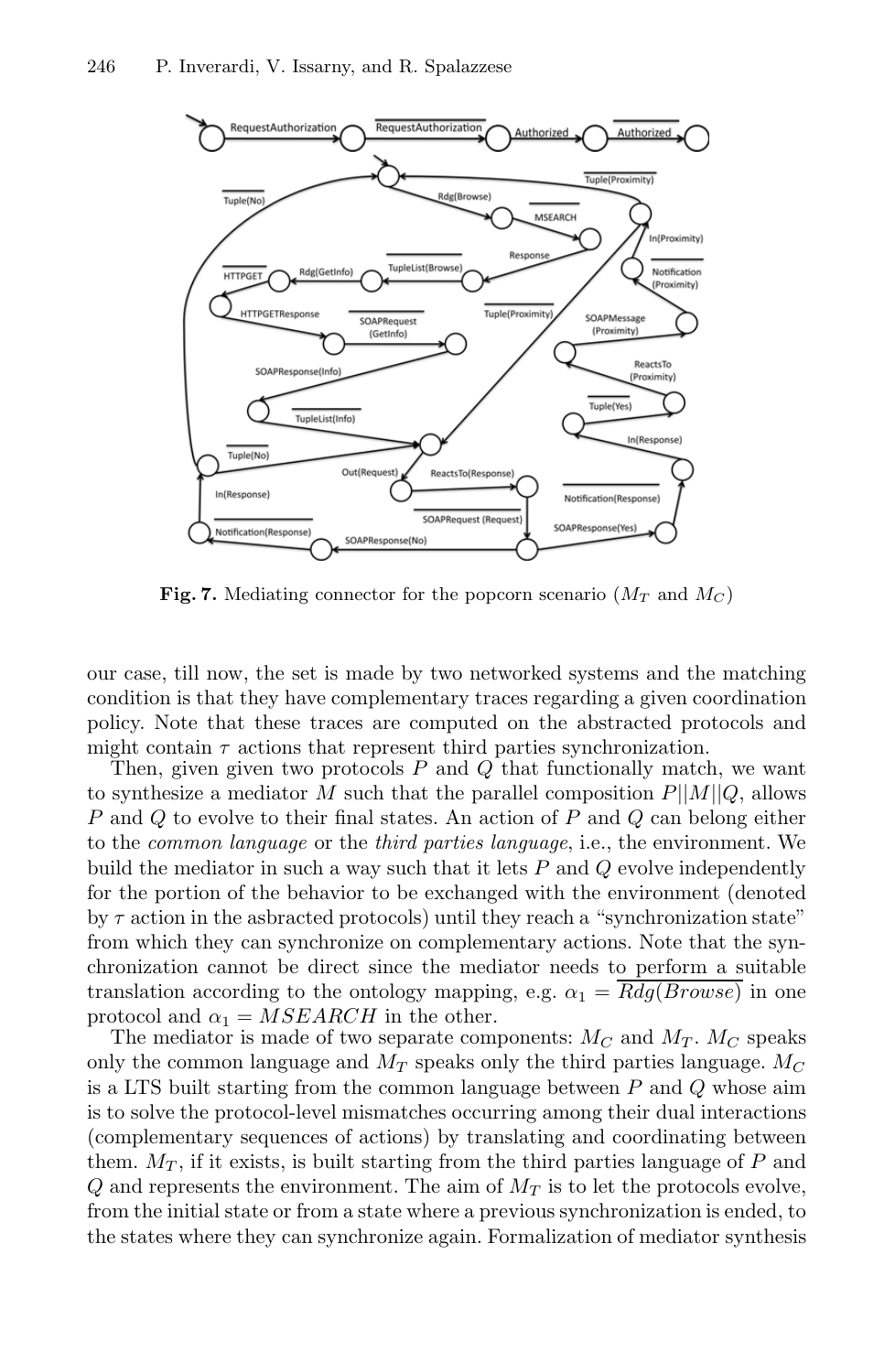given the specification of functional matching is part of our current work, while we summarize below the principles of our approach using the popcorn scenario.

In our illustration, we assume to have with the behavioral specification of consumer and merchant applications as LTSs (Figures 2 and 3), their coordination policies (thanks to the initial and final states on LTSs), their respective ontologies describing their actions, and the ontology mapping that defines the common language between consumer and merchant, i.e., represents their possible interactions (Figure 4). The first step is to *abstract* the protocols exploiting the ontology mapping. Following the theory, the abstracted protocols for the popcorn scenario are illustrated in Figure 6. The second step is to check whether they share some coordination policies. In this scenario we recall that the merchant is able to simulate the consumer. Then the coordination policies that they share are exactly the consumer's ones. Then, with the application of the theory to the scenario, we obtain the connector of Figure 7. In this case only the merchant have third parties language actions and then the mediator is made by the part that translates and coordinates regarding the common language and the part that simulates the environment.

#### **4 Related Work**

A number of solutions to automated protocol mediation have recently emerged, leveraging the rich capabilities of Web services and Semantic Web technologies [21,20,15,24]. They differ with respect to: (a) a priori exposure of the process models associated with the protocols that are executed by networked resources, (b) knowledge assumed about the protocols run by the interacting parties, (c) matching relationship that is enforced. However, most solutions are discussed informally, making it difficult to assess their respective advantages and drawbacks.

What is needed is a new and formal foundation for mediating connectors from which protocol matching and associated mediation may be rigorously defined and assessed. These relationships may be automatically reasoned upon, thus paving the way for on the fly synthesis of mediating connectors. To the best of our knowledge, such an effort has not been addressed in the Web services and Semantic Web area although proposed algorithms for automated mediation manipulates formally grounded process models.

However a work very close to our is [25] that proposes a theory to characterize and solve the interoperability problem of augmented interfaces of applications. The authors formally defines the checks of applications compatibility and the concept of adapters. The latter can be used to bridge the differences discovered while checking the applications that have functional matching but are protocol incompatible. Furthermore they provide a theory for the automated generation of adapters based on interface mapping constraints. The main disadvantages of this work are that the approach is semi-automatic because of the interface mapping. Additionally, applications are assumed to agree on the ordering of messages, thus not solving ordering mismatches.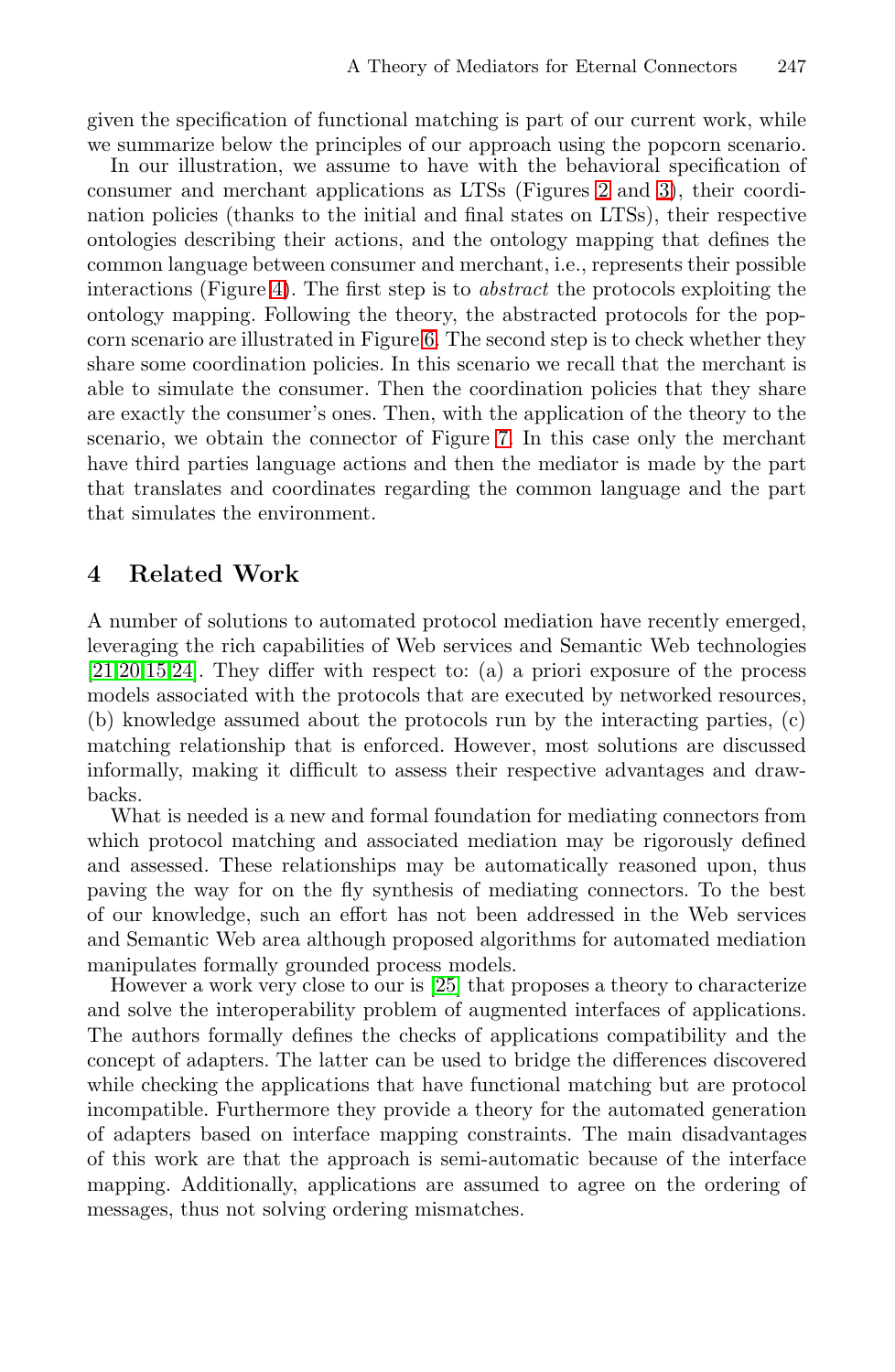A recent work [3] addresses the interoperability problem between services and provide experimentation on real Web2.0 social applications. The paper deals with the integration of a new service implementation, to substitute a previous one with the same functionalities. The new implementation does not still guarantee behavioral compatibility despite complying with the same API of the previous one. They hence propose a technique to dynamically detect and fix interoperability problems based on a catalogue of inconsistencies and their respective adapters. This is similar to our proposal to use ontology mapping to discover mismatches and mediator to solve them. Our work differs with respect to theirs because we aim at automatically synthesizing the mediator. Instead, their approach is not fully automatic since although they discover and select mismatches dynamically, the identification of mismatches and of the opportune adapters is made by the engineer.

References [13,2] are related to our work since they identify and classify basic types of mismatches that can possibly occur when compatible but mismatching processes try to interoperate. Moreover, they provide support to the developers by assisting them while identifying protocol mismatches and composing mediators. In [13], the authors also take into consideration more complex mediators obtained by composition of basic ones. The main difference between these two works and ours is the semi-automation issue. Indeed, they require the developer intervention for detecting the mismatches, configuring the mediators, composing basic mediators while, thanks to formal methods, we are able to automatically derive the mediator under some conditions.

# **5 Conclusion**

In this paper, we have formally investigated the interoperability of protocols that are observable at the interface level. Key issue is to solve behavioral mismatches among the protocols although they are functionally matching. We have specifically introduced a theory towards interoperability as a means to: (1) clearly define the problem, (2) show the feasibility of the automated reasoning about protocols, i.e., to check their functional matching and to detect their behavioral mismatches, (3) show the feasibility of the automated synthesis of abstract mediators under certain conditions to dynamically overcome behavioral mismatches of functionally matching protocols. Our theoretical framework is a first step towards the automatic synthesis of actual mediators and we believe that it is very important to devote investigation to this goal. Significant part of our current work is on leveraging practically the proposed theory in particular dealing with automated reasoning about protocol matching and further automated protocol mediation. Our current work is further concerned with the integration with complementary work ongoing within the Connect project so as to develop an overall framework enabling the dynamic synthesis of emergent connectors among networked systems. Relevant effort includes the study of: learning techniques to dynamically discover the protocols that are run in the environment, dependability assurance, data-level mediation, as well as algorithms and run-time techniques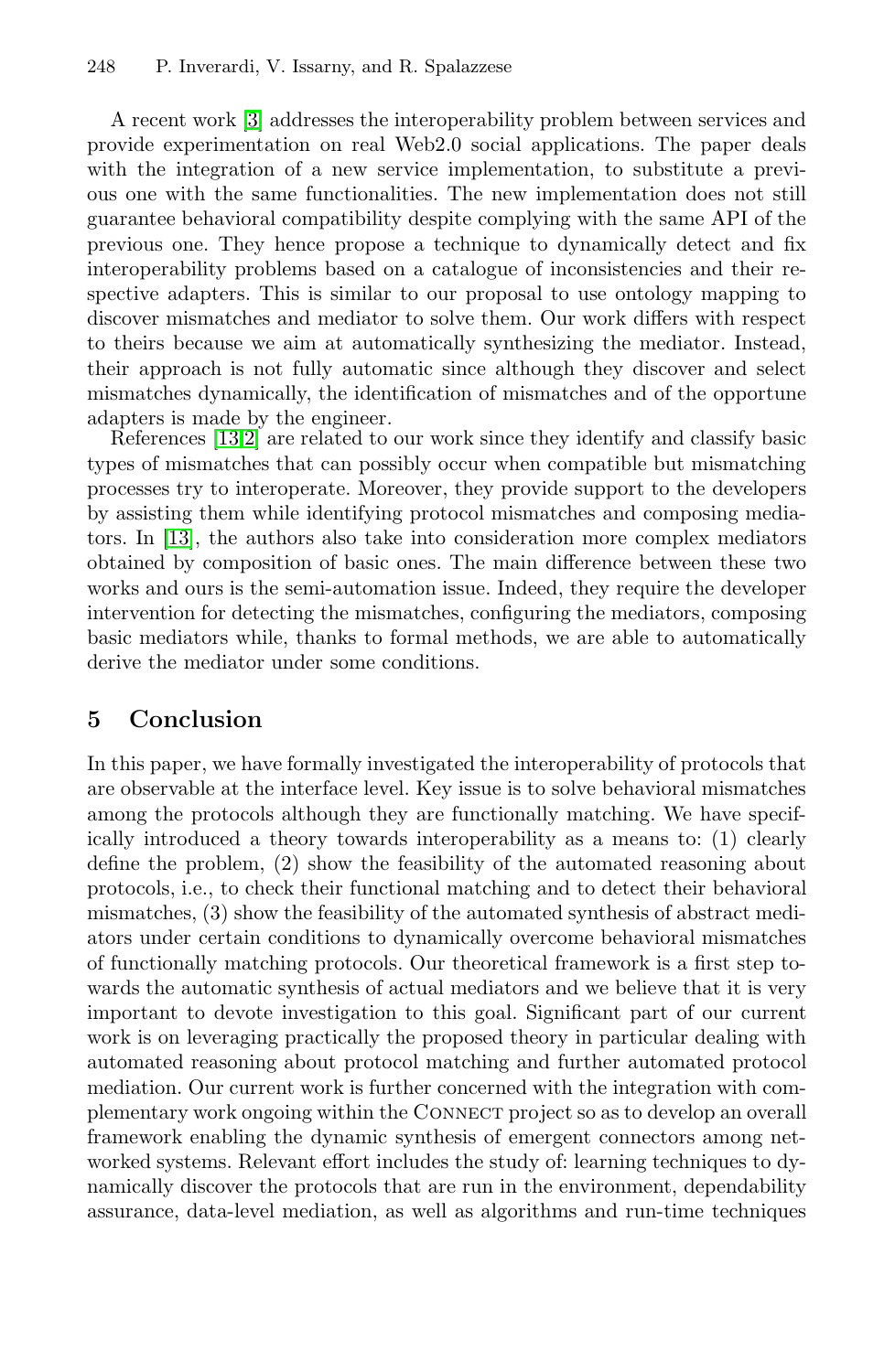towards efficient synthesis. Such effort is presented in the CONNECT companion papers of the Isola'2010 conference, and detail about overall Connect results may be found from the project Web site at http://connect-forever.eu/.

# **References**

- 1. The popcorn scenario dry-run experiment's details, <http://www.connect-forever.eu/connect-dry-run/>
- 2. Benatallah, B., Casati, F., Grigori, D., Nezhad, H.R.M., Toumani, F.: Developing adapters for web services integration. In: Pastor, Ó., Falcão e Cunha, J. (eds.) CAiSE 2005. LNCS, vol. 3520, pp. 415–429. Springer, Heidelberg (2005)
- 3. Denaro, G., Pezzè, M., Tosi, D.: Ensuring interoperable service-oriented systems through engineered self-healing. In: Proceedings of ESEC/FSE 2009. ACM Press, New York (2009)
- 4. Gamma, E., Helm, R., Johnson, R., Vlissides, J.: Design Patterns: Elements of Resusable Object-Oriented Software. Addison-Wesley, Reading (1995)
- 5. Grace, P., et al.: Towards an architecture for runtime interoperability. In: Margaria, T., Steffen, B. (eds.) ISoLA 2010, Part II. LNCS, vol. 6416, pp. 206–220. Springer, Heidelberg (2010)
- 6. Hoare, C.A.R.: Communicating sequential processes. ACM Commun. 26(1), 100– 106 (1983)
- 7. Howar, F., Jonsson, B., Merten, M., Steffen, B., Cassel, S.: On handling data in automata learning: Considerations from the connect perspective. In: Margaria, T., Steffen, B. (eds.) ISoLA 2010, Part II. LNCS, vol. 6416, pp. 221–235. Springer, Heidelberg (2010)
- 8. Issarny, V., Steffen, B., Jonsson, B., Blair, G., Grace, P., Kwiatkowska, M., Calinescu, R., Inverardi, P., Tivoli, M., Bertolino, A., Sabetta, A.: CONNECT Challenges: Towards Emergent Connectors for Eternal Networked Systems. In: 14th IEEE International Conference on Engineering of Complex Computer Systems, Postdam Germany (2009)
- 9. Kalfoglou, Y., Schorlemmer, M.: Ontology mapping: the state of the art. Knowl. Eng. Rev. 18(1), 1–31 (2003)
- 10. Kalfoglou, Y., Schorlemme, M.: Ontology mapping: The state of the art. In: Kalfoglou, Y., Schorlemmer, M., Sheth, A., Staab, S., Uschold, M. (eds.) Semantic Interoperability and Integration, Dagstuhl, Germany. Dagstuhl Seminar Proceedings, vol. 04391, IBFI, Schloss Dagstuhl (2005)
- 11. Keller, R.M.: Formal verification of parallel programs. ACM Commun. 19(7), 371– 384 (1976)
- 12. Kumar, R., Nelvagal, S., Marcus, S.I.: A discrete event systems approach for protocol conversion. Discrete Event Dynamic Systems 7(3) (1997)
- 13. Li, X., Fan, Y., Wang, J., Wang, L., Jiang, F.: A pattern-based approach to development of service mediators for protocol mediation. In: Proceedings of WICSA 2008, pp. 137–146. IEEE Computer Society, Los Alamitos (2008)
- 14. Liskov, B.H., Wing, J.M.: A behavioral notion of subtyping. ACM Trans. Program. Lang. Syst. 16(6) (1994)
- 15. Motahari Nezhad, H.R., Benatallah, B., Martens, A., Curbera, F., Casati, F.: Semiautomated adaptation of service interactions. In: WWW 2007: Proceedings of the 16th international conference on World Wide Web, pp. 993–1002. ACM, New York (2007)